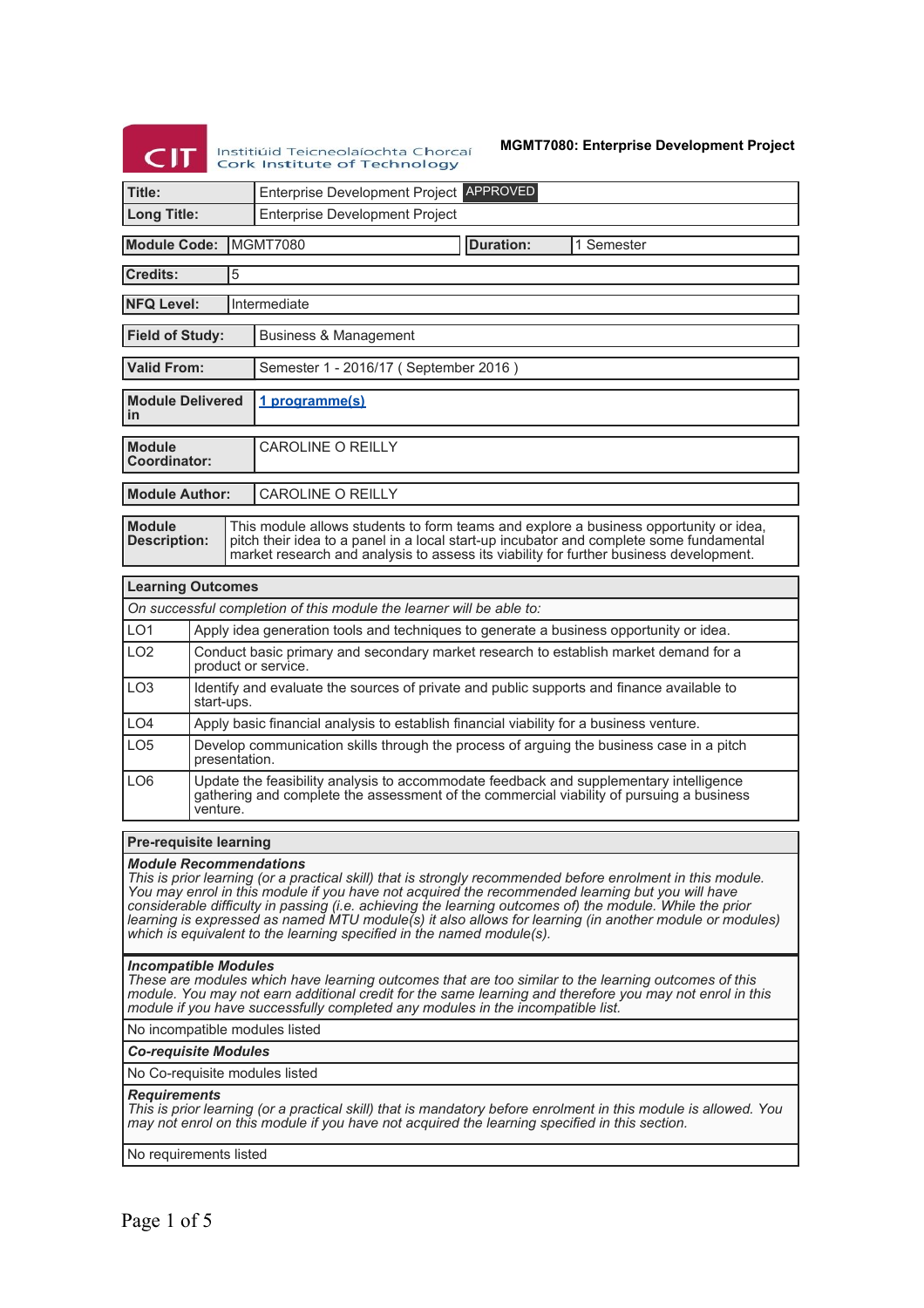

Institiúid Teicneolaíochta Chorcaí **Cork Institute of Technology** 

# **Module Content & Assessment**

### **Indicative Content**

#### **Introducing the Feasibility Plan**

Definition, scope and value of feasibility plans, writing and evaluating the feasibility plan. Case studies.

## **Opportunity Recognition and Idea Generation**

Creativity and the business idea; sources of new ideas, methods for generating ideas and screening, creative problem solving, case studies.

#### **Market Research**

Approaches to Primary and Secondary Market Research. Sources of information. Market analysis; exploring industry and competitor profiles and customer/end user needs. Sizing the opportunity and routes to market. Positioning and the marketing mix.

### **Introducing the Business Model Canvas**

Lean start-up. Business Model Canvas exploration, application & development.

### **Financing the New Venture**

Sources of public and private funding for the start up; government funding, bank loans, business angels, venture capital.

# **Financial Planning**

Pricing. Sales Forecasting. Profit and Loss. Balance Sheet. Cash Flow.

# **Intellectual Property Rights**

The legal form options of the new venture. Intellectual Property Rights; patents, trademarks, copyright protection and licensing agreements.

#### **Sources of Support**

Enterprise Support Agencies at local and national level. Finding and using the appropriate supports.

**Presenting the Business Case in a Pitch Presentation** Creating and structuring a winning pitch presentation.

| <b>Assessment Breakdown</b> | $\sqrt{0}$ |  |
|-----------------------------|------------|--|
| <sup>I</sup> Course Work    | 100.00%    |  |

## **Course Work**

| Assessment<br>Type             | <b>Assessment Description</b>                                                                                                                                                                                            | Outcome<br>addressed | $\frac{1}{2}$<br>оf<br>total | Assessment<br>Date |  |  |
|--------------------------------|--------------------------------------------------------------------------------------------------------------------------------------------------------------------------------------------------------------------------|----------------------|------------------------------|--------------------|--|--|
| Practical/Skills<br>Evaluation | Conduct an idea generation exercise to generate a list<br>of potential business ideas. Pitch the ideas to a panel<br>in a local start-up incubator.                                                                      |                      | 20.0                         | Week 4             |  |  |
| Written Report                 | Preliminary assessment of the commercial feasibility of<br>a proposed business venture based on a business<br>opportunity or idea. Prepare a draft of the commercial<br>feasibility report in order to receive feedback. | 2.3.4                | 25.0                         | Week 7             |  |  |
| Presentation                   | Presentation assessing commercial feasibility. In-class<br>debate of the merits/demerits of another group's<br>feasibility study.                                                                                        | 5                    | 25.0                         | Week 12            |  |  |
| <b>Written Report</b>          | Complete the feasibility report.                                                                                                                                                                                         | 6                    | 30.0                         | Sem End            |  |  |
|                                |                                                                                                                                                                                                                          |                      |                              |                    |  |  |

No End of Module Formal Examination

## **Reassessment Requirement**

#### **Coursework Only**

*This module is reassessed solely on the basis of re-submitted coursework. There is no repeat written examination.*

### **The institute reserves the right to alter the nature and timings of assessment**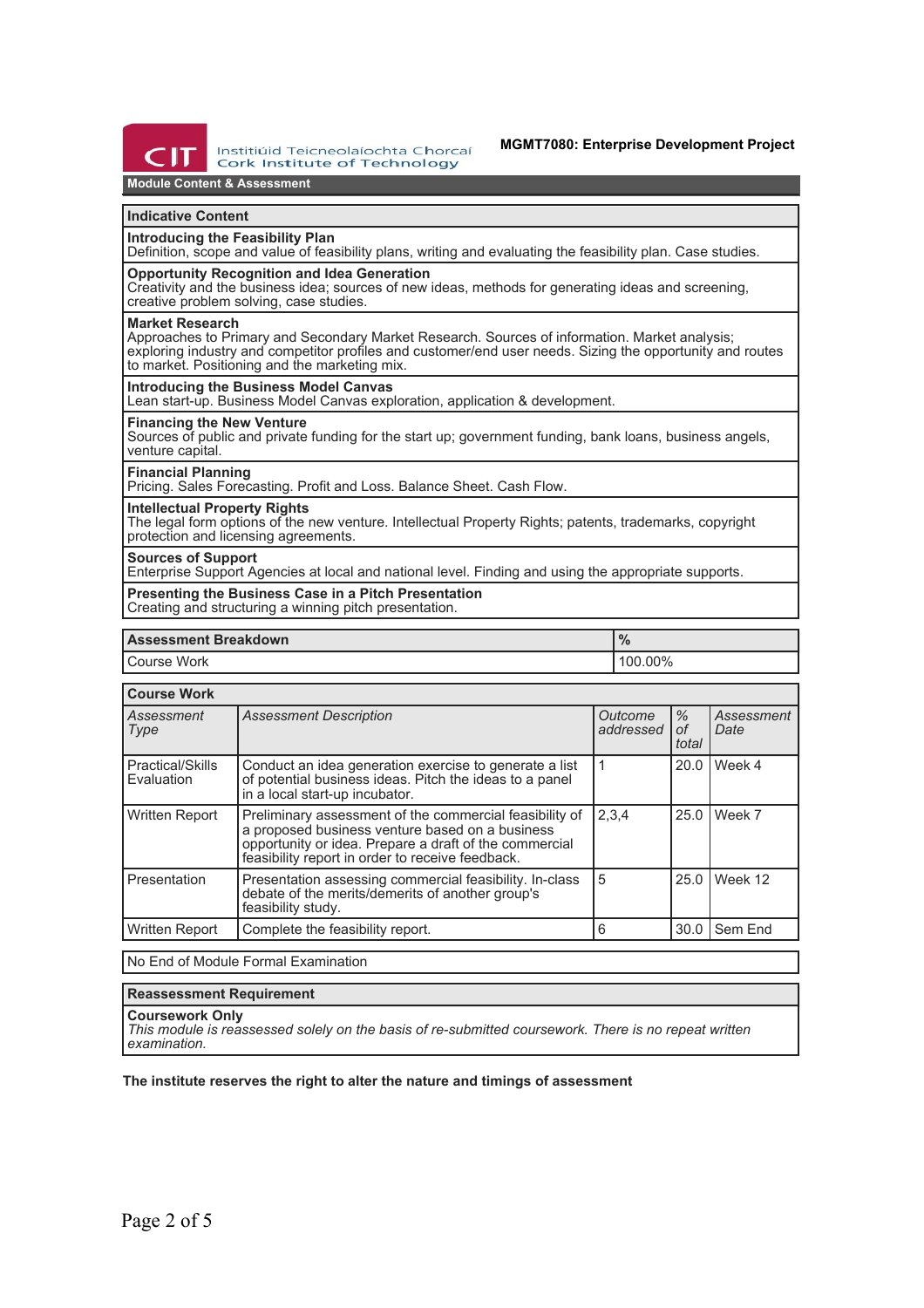

Institiúid Teicneolaíochta Chorcaí<br>Cork Institute of Technology

# **MGMT7080: Enterprise Development Project**

**Module Workload**

| <b>Workload: Full Time</b>                |                                                                   |  |                   |                                          |  |  |
|-------------------------------------------|-------------------------------------------------------------------|--|-------------------|------------------------------------------|--|--|
| <b>Workload Type</b>                      | <b>Workload Description</b>                                       |  | Hours Frequency   | Average<br>Weekly<br>Learner<br>Workload |  |  |
| Lecture                                   | Delivery of course material and involvement of<br>guest lecturers |  | 2.0 Every<br>Week | 2.00                                     |  |  |
| Lecturer-Supervised<br>Learning (Contact) | One-to-one contact with groups                                    |  | 1.0 Every<br>Week | 1.00                                     |  |  |
| Independent Learning                      | Self directed study and research                                  |  | 4.0 Every<br>Week | 4.00                                     |  |  |
| <b>Total Hours</b>                        |                                                                   |  |                   |                                          |  |  |
| Total Weekly Learner Workload             |                                                                   |  |                   | 7.00                                     |  |  |
| <b>Total Weekly Contact Hours</b>         |                                                                   |  |                   | 3.00                                     |  |  |

| <b>Workload: Part Time</b>                       |                                                                    |  |                     |                                          |  |  |
|--------------------------------------------------|--------------------------------------------------------------------|--|---------------------|------------------------------------------|--|--|
| <b>Workload Type</b>                             | <b>Workload Description</b>                                        |  | Hours Frequency     | Average<br>Weekly<br>Learner<br>Workload |  |  |
| Lecture                                          | Delivery of course material and involvement of<br>guest lecturers. |  | $2.0$ Every<br>Week | 2.00                                     |  |  |
| Independent & Directed<br>Learning (Non-contact) | Self-directed study and research.                                  |  | $5.0$ Every<br>Week | 5.00                                     |  |  |
| <b>Total Hours</b>                               |                                                                    |  |                     |                                          |  |  |
| Total Weekly Learner Workload                    |                                                                    |  |                     | 7.00                                     |  |  |
| Total Weekly Contact Hours                       |                                                                    |  |                     | 2.00                                     |  |  |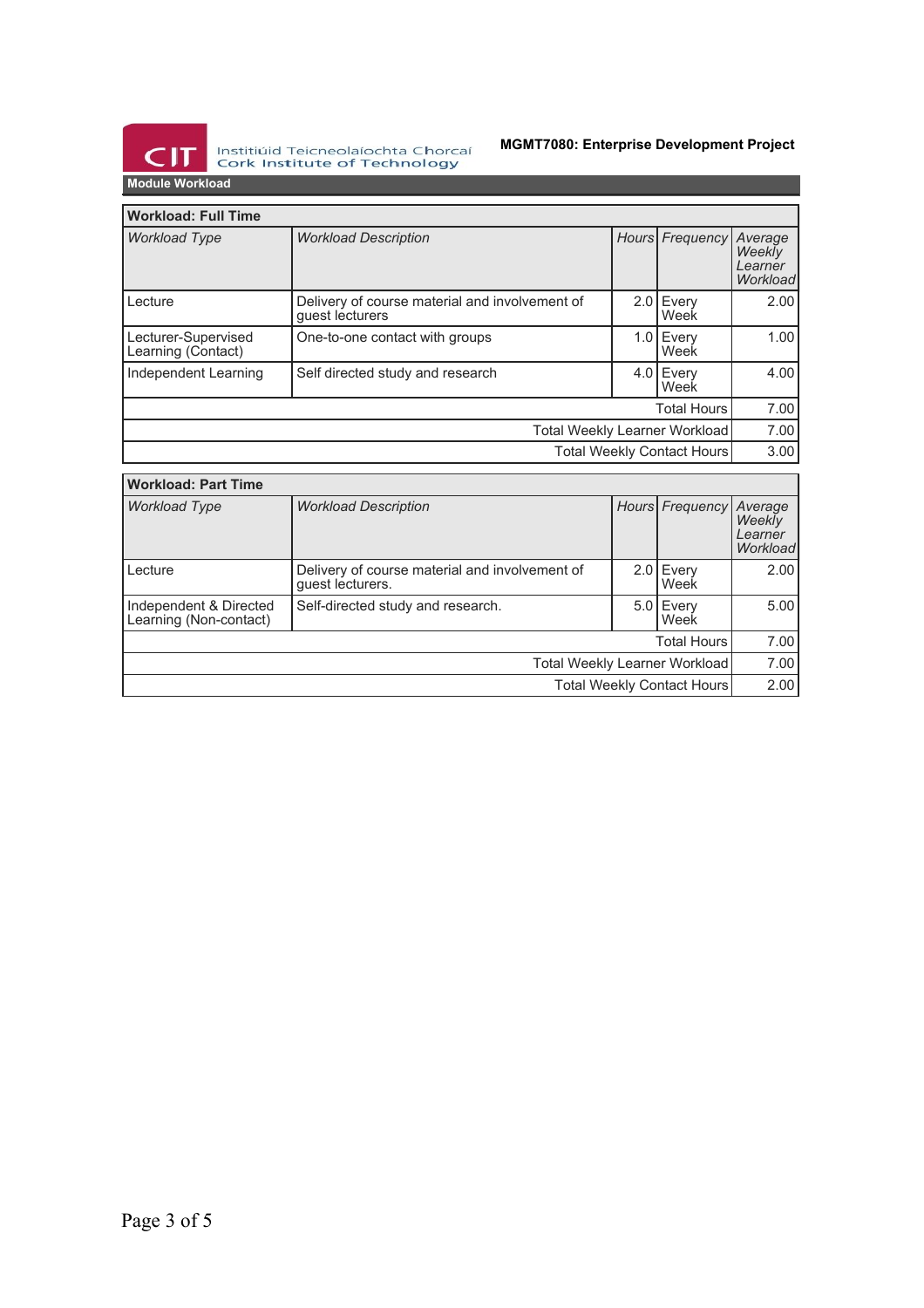**Module Resources**

*Recommended Book Resources*

**Ron Immnick & Brian O'Kane 2009,** *Starting your own Business; A workbook***, 3rd Ed., Oak Tree Press Ireland [ISBN: 9781904887355]**

*Supplementary Book Resources*

- **Kathleen Allen 2015,** *Launching New Ventures, an Entrepreneurial Approach***, 7th Ed., Cengage Learning [ISBN: 9781305102507]**
- **Joseph Tidd and John Bessant 2015,** *Innovation and Entrepreneurship***, 3rd Ed., Wiley [ISBN: 9781118993095]**
- **Eris Ries 2011,** *The Lean Start-Up; How constant innovatio creates radically successful businesses***, 1st Ed., Portfolio Penguin [ISBN: 9780670921607]**
- **David A. Gibson 2010,** *The Streetwise Guide to Being Enterprising***, Oak Tree Press Ireland [ISBN: 9781904887324]**
- **Thomas M. Cooney 2010,** *Irish Cases in Entrepreneurship***, Blackhall Publishing Ireland [ISBN: 9783838355641]**
- **Bernard O'Hara 2011,** *Entrepreneurship in Ireland***, 1st Ed., Gill and Macmillan Ireland [ISBN: 9780717149766]**

*Supplementary Article/Paper Resources*

- *Journal***, International Small Business Management**
- *Journal***, Journal of Small Business Venturing**

*Other Resources*

- **Website:** *Enterprise Ireland* **<http://www.enterprise-ireland.com>**
- **Website:** *CIT Rubicon Centre Incubator* **<http://www.rubiconcentre.ie>**
- **Website:** *Stanford University Entrepreneurship Corner*  **<http://ecorner.stanford.edu>**
- **Website:** *Ernst and Young Entrepreneur of the Year Resources*  **<http://www.eoy.ie>**
- **website:** *Irish based site for Entrepreneurs* **<http://www.startups.ie>**